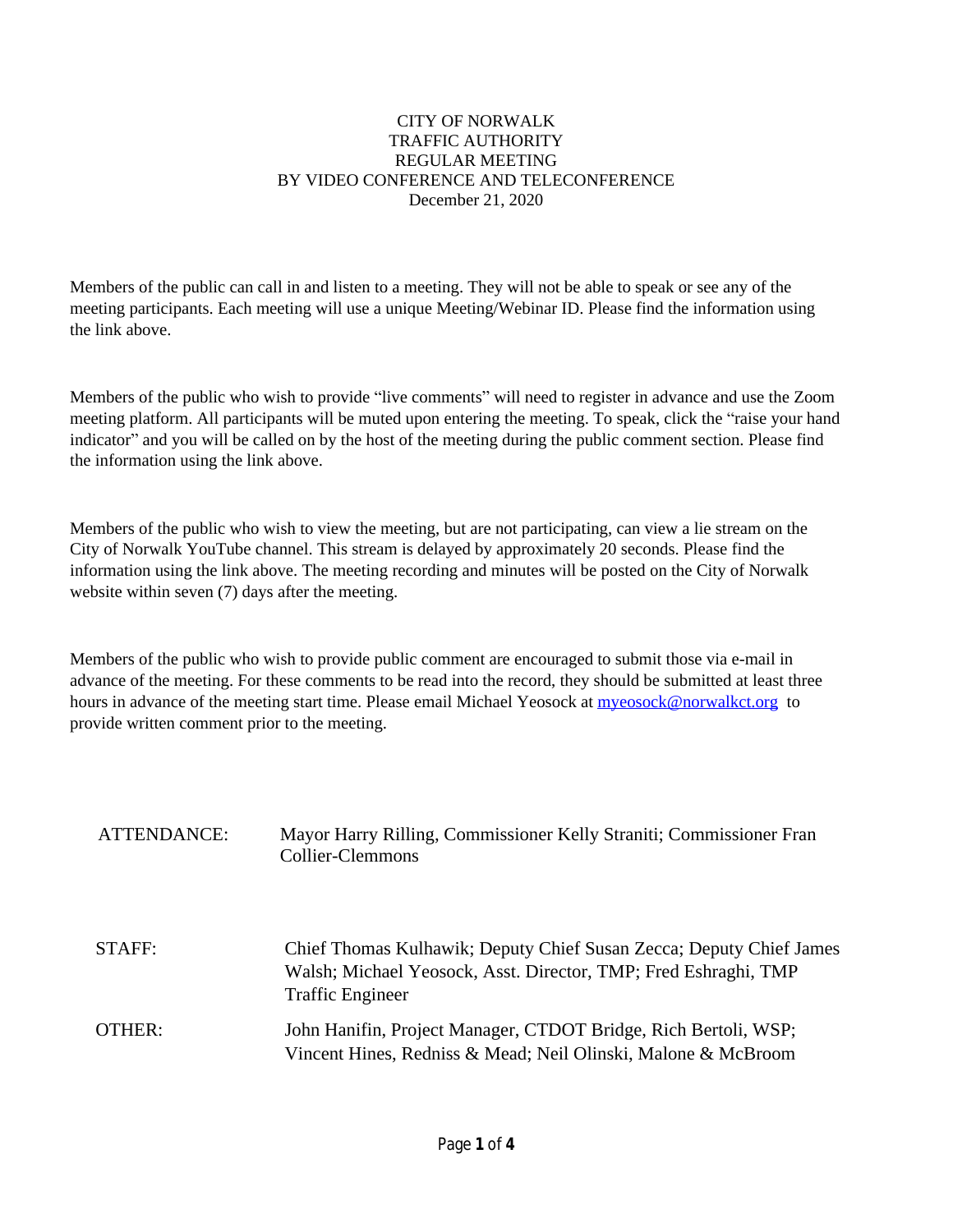Mayor Rilling called the meeting order at 4:01PM.

# **PUBLIC PARTICIPATION**

There was no public participation.

# **1. APPROVE THE MINUTES OF THE TRAFFIC AUTHORITY MEETING OF MONDAY, NOVEMBER 16, 2020.**

#### **\*\*COMMISSIONER STRANITI MOVED TO APPROVE THE MINUTES OF NOVEMBER 16, 2020 AS SUBMITTED. \*\* THE MOTION PASSED UNANIMOUSLY.**

# **2. APPROVE THE TEMPORARY CLOSURE OF EAST AVENUE BETWEEN FORT POINT STREET AND WINFIELD STREET FOR WORK ON THE ADVANCED UTILITY PHASE OF THE WALK BRIDGE PROJECT AS DETAILED IN THE ROAD CLOSURE PLAN PREPARED BY THE CONNECTICUT DEPARTMENT OF TRANSPORTATION.**

Mayor Rilling said that on the letter that was dated in October he did not see any of the issues mentioned that the commission had discussed at the last meeting. Mr. Hanifin said they will be incorporating the comments that were made at the last meeting regarding the night and weekend closures.

Mr. Bertoli provided an overview of what was discussed and said as requested they had reached out to The East Norwalk Neighborhood Association (ENNA) and that a meeting was held last Thursday and the meeting had gone very well. He said they did incorporate the requests to have no weekend closures during the summer months, but will still have weeknight closures but if there is a planned event they would not schedule work during those times. He said the language will be incorporated into the contract.

Commissioner Straniti said at the last meeting the commission also specified that there be no closures on July 4, 2021, and asked if that is included. Mr. Bertoli said "no" but that is already restricted as part of the contract. Commissioner Straniti requested that July 3, 2021, also be added because that is when the fireworks are done. Mr. Bertoli said they will add that to the contract.

# **\*\* COMMISSIONER STRANITI MOVED TO APPROVE THE TEMPORARY CLOSURE OF EAST AVENUE BETWEEN FORT POINT STREET AND WINFIELD STREET FOR WORK ON THE ADVANCED UTILITY PHASE OF THE WALK BRIDGE PROJECT AS DETAILED IN THE ROAD CLOSURE PLAN PREPARED BY THE CONNECTICUT DEPARTMENT OF TRANSPORTATION.**

**\*\* THE MOTION PASSED UNANIMOUSLY.**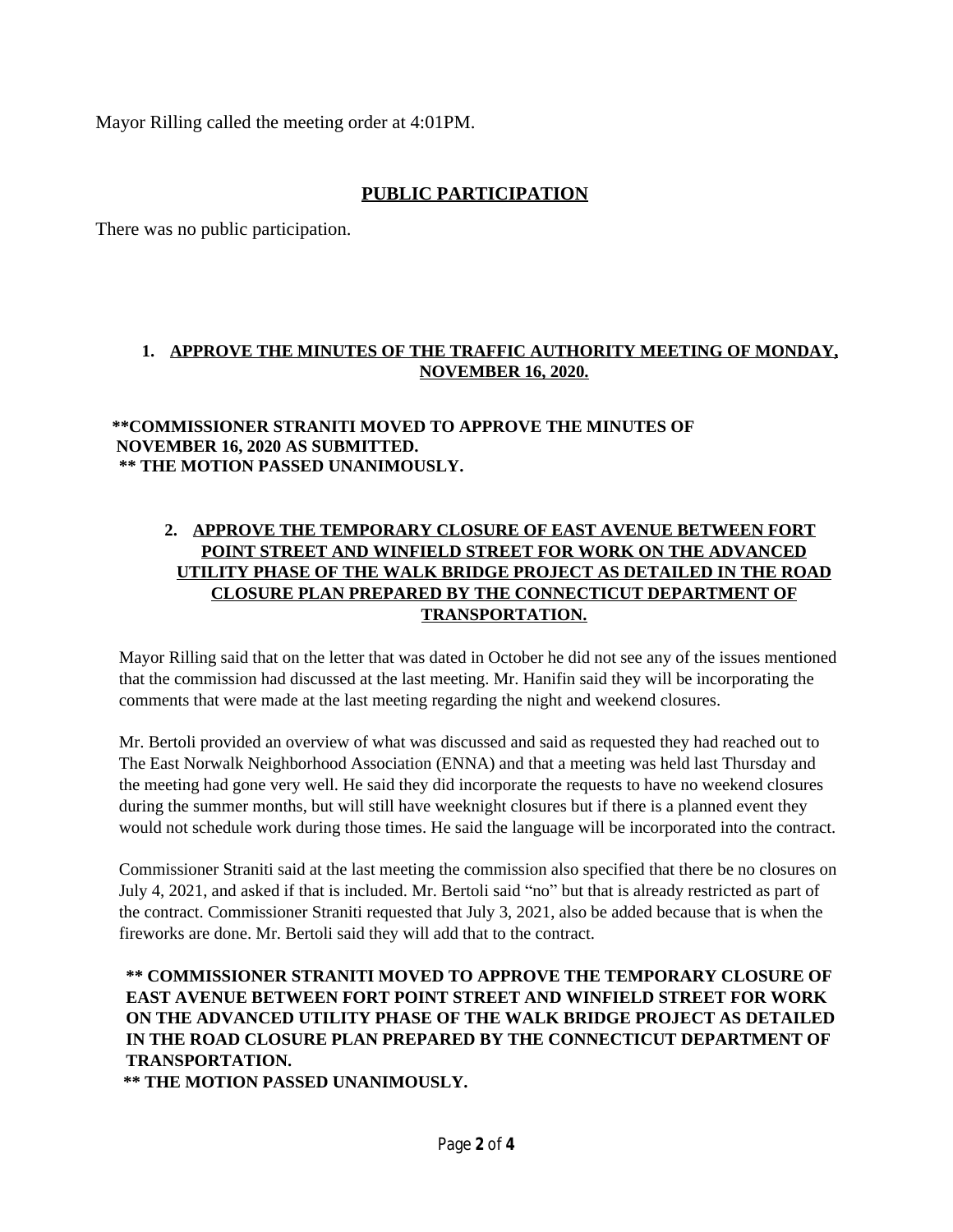# **3. APPROVE THE INSTALLATION OF 2 CROSSWALKS ON BUTLER STREET AS SHOWN ON DRAWING ZSP-1 FOR PINNACLE AT WAYPOINT.**

Mr. Hines presented and said the project was previously approved at the Planning & Zoning level in 2017 and is now under new ownership and is going back for an approval of primarily the same and as part of that design it includes two raised crosswalks and that one will be located on Orchard Street and the other on Butler Street. He said they are proposing the raised crosswalks to attract a calming measure between the site and the Stepping Stones and Waypoint and to also provide an extra level of pedestrian safety.

Mayor Rilling said the agenda states approval for two crosswalks on Butler Street. Mr. Hines said they are requesting approval for two raised crosswalks and one will be on Orchard Street and the other on Butler Street, but there is another crosswalk on Butler Street that was requested by DPW but it is a standard crosswalk.

Mayor Rilling asked if there is an error on the agenda. Mr. Yeosock said the two crosswalks both the raised and regular on Butler Street need to be approved and he believes the crosswalk on Orchard Street was approved previously. Mayor Rilling said he does not recall the raised crosswalk on Orchard Street being approved by the Traffic Authority. Commissioner Collier-Clemmons and Commissioner Straniti also said they do not recall the item being approved.

### **\*\* COMMISSIONER COLLIER-CLEMMONS MOVED TO AMEND THE MOTION TO APPROVE THE INSTALLATION OF THE TWO CROSSWALKS ON BUTLER STREET WITH ONE BEING A RAISED CROSSWALK AND A RAISED CROSSWALK ON ORCHARD STREET.**

**\*\* THE MOTION PASSED UNANIMOUSLY.**

# **4. CONCUR WITH CT ADMINISTRATIVE DECISION FOR COLONIAL VILLAGE EXPANSION.**

Mr. Yeosock said that staff has contacted the State of Connecticut and it is part of the legislative act that they have to reach out to the local Traffic Authority for concurrence. He said the project was approved by the Planning & Zoning Commission and the only outstanding item is the concurrence of the Traffic Authority with the Office of the State Traffic Administration for this project.

Commissioner Straniti said there was a procedural question which was brought up last month which was why the Traffic Authority has to approve this item because it is not in our prevue, and what is the Traffic Authority being asked to do without looking at an independent traffic study. She also asked if it just includes I-95 or does it also include Connecticut Avenue. Mr. Yeosock said it includes any state road so would be primarily Route 1 (Connecticut Avenue) and the legislative act reads that they reach out to the local Traffic Authority's to be their "eyes and ears" of problems in that area that this project may pose.

Mayor Rilling said that we do not see anything other than the very limited report from Malone & McBroom.